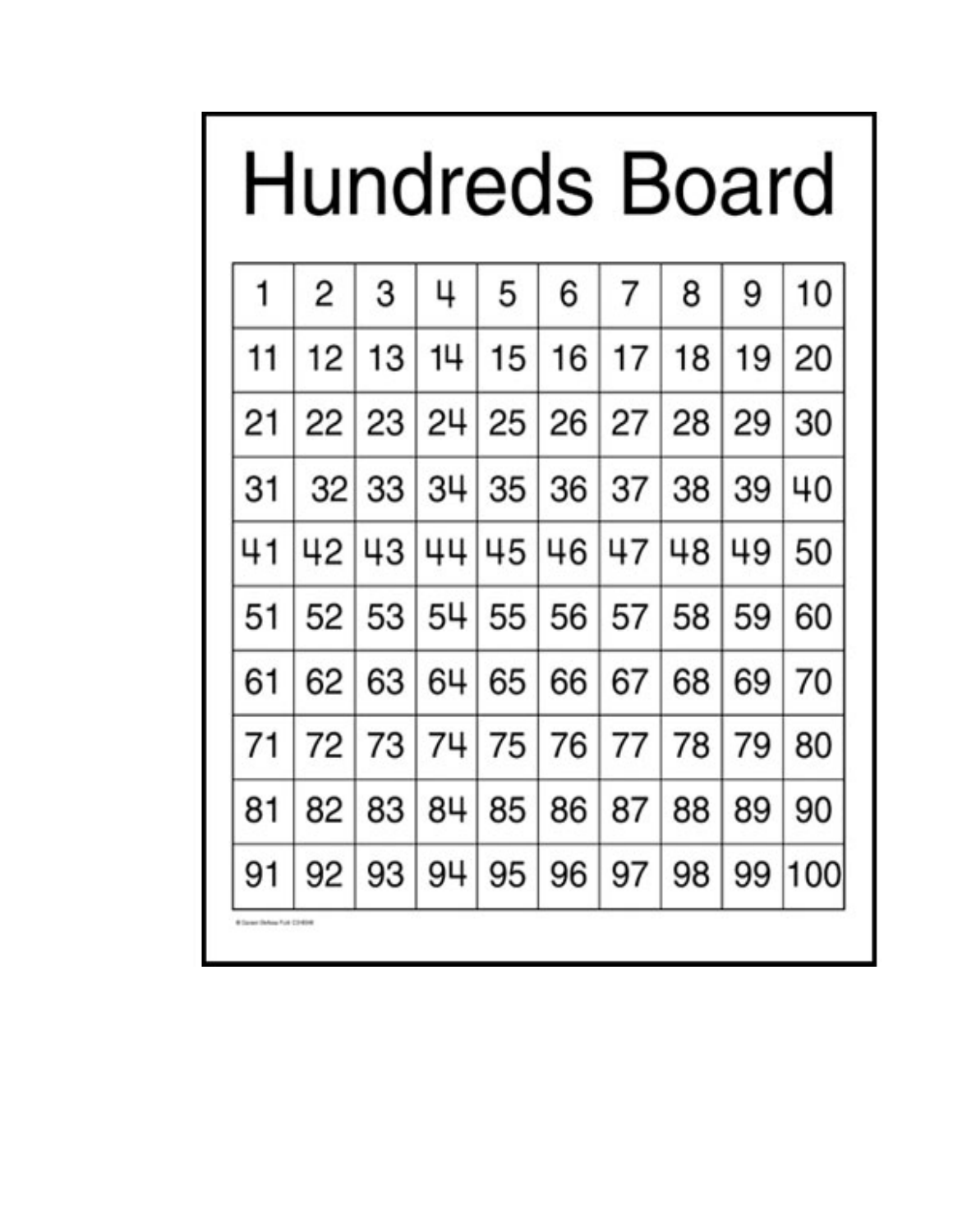| <b>Multiplication Chart (12 x 20)</b> |                |    |                         |    |    |    |    |     |     |     |     |     |     |     |           |     |     |     |     |
|---------------------------------------|----------------|----|-------------------------|----|----|----|----|-----|-----|-----|-----|-----|-----|-----|-----------|-----|-----|-----|-----|
| $\mathbf{1}$                          | $\overline{2}$ | 3  | $\overline{\mathbf{4}}$ | 5  | 6  | 7  | 8  | 9   | 10  | 11  | 12  | 13  | 14  | 15  | <b>16</b> | 17  | 18  | 19  | 20  |
| $\overline{2}$                        | $\overline{4}$ | 6  | 8                       | 10 | 12 | 14 | 16 | 18  | 20  | 22  | 24  | 26  | 28  | 30  | 32        | 34  | 36  | 38  | 40  |
| 3                                     | 6              | 9  | 12                      | 15 | 18 | 21 | 24 | 27  | 30  | 33  | 36  | 39  | 42  | 45  | 48        | 51  | 54  | 57  | 60  |
| $\overline{\mathbf{4}}$               | 8              | 12 | 16                      | 20 | 24 | 28 | 32 | 36  | 40  | 44  | 48  | 52  | 56  | 60  | 64        | 68  | 72  | 76  | 80  |
| 5                                     | 10             | 15 | 20                      | 25 | 30 | 35 | 40 | 45  | 50  | 55  | 60  | 65  | 70  | 75  | 80        | 85  | 90  | 95  | 100 |
| 6                                     | 12             | 18 | 24                      | 30 | 36 | 42 | 48 | 54  | 60  | 66  | 72  | 78  | 84  | 90  | 96        | 102 | 108 | 114 | 120 |
| 7                                     | 14             | 21 | 28                      | 35 | 42 | 49 | 56 | 63  | 70  | 77  | 84  | 91  | 98  | 105 | 112       | 119 | 126 | 133 | 140 |
| 8                                     | 16             | 24 | 32                      | 40 | 48 | 56 | 64 | 72  | 80  | 88  | 96  | 104 | 112 | 120 | 128       | 136 | 144 | 152 | 160 |
| 9                                     | 18             | 27 | 36                      | 45 | 54 | 63 | 72 | 81  | 90  | 99  | 108 | 117 | 126 | 135 | 144       | 153 | 162 | 171 | 180 |
| <b>10</b>                             | 20             | 30 | 40                      | 50 | 60 | 70 | 80 | 90  | 100 | 110 | 120 | 130 | 140 | 150 | 160       | 170 | 180 | 190 | 200 |
| 11                                    | 22             | 33 | 44                      | 55 | 66 | 77 | 88 | 99  | 110 | 121 | 132 | 143 | 154 | 165 | 176       | 187 | 198 | 209 | 220 |
| 12                                    | 24             | 36 | 48                      | 60 | 72 | 84 | 96 | 108 | 120 | 132 | 144 | 156 | 168 | 180 | 192       | 204 | 216 | 228 | 240 |
|                                       |                |    |                         |    |    |    |    |     |     |     |     |     |     |     |           |     |     |     |     |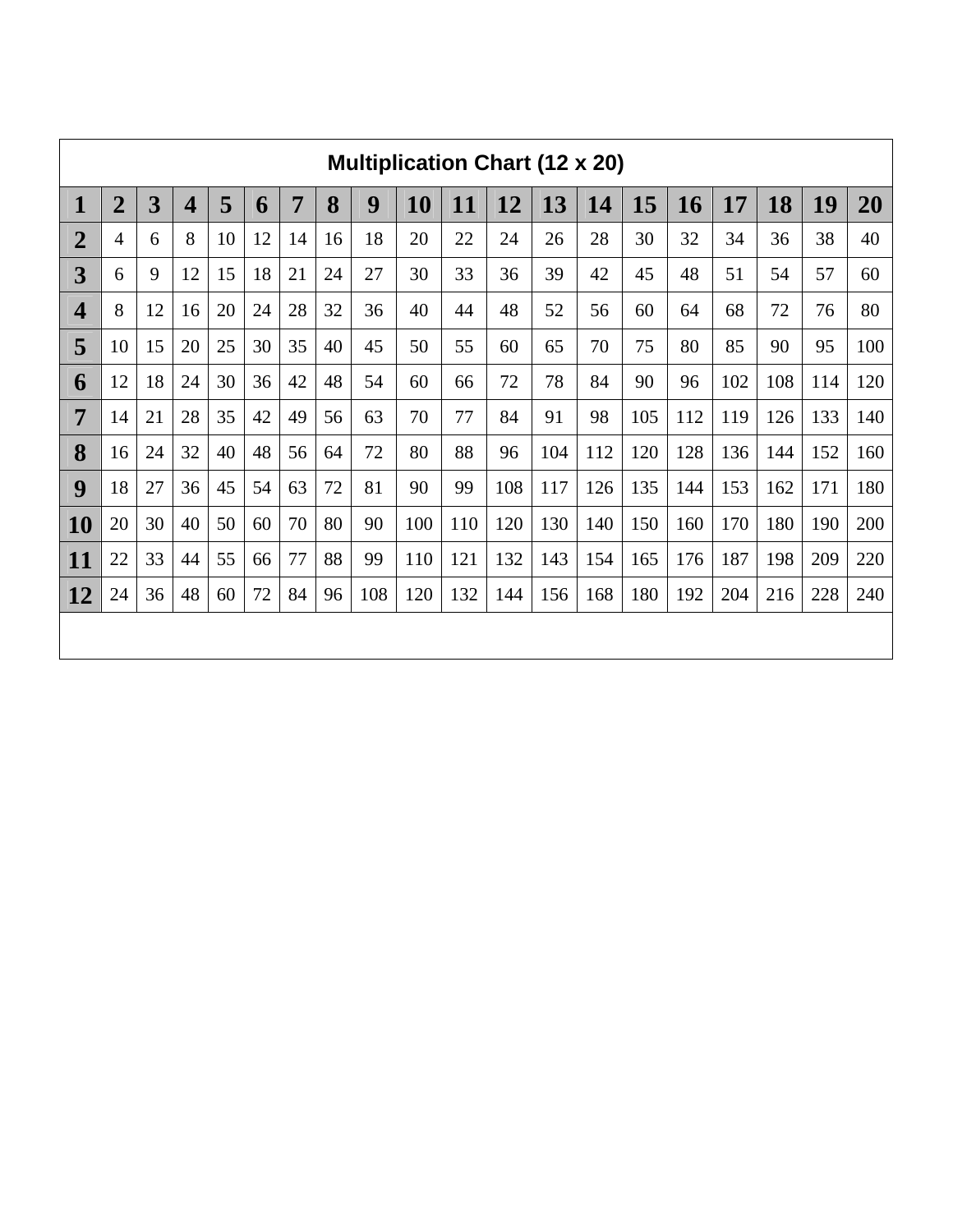## **Cover Up Gameboard**

| 5                       | 10                      | 15                      | 20                      | 25                      | 30               | 35             | 40 | 45 |
|-------------------------|-------------------------|-------------------------|-------------------------|-------------------------|------------------|----------------|----|----|
| $\overline{\mathbf{4}}$ | $\boldsymbol{8}$        | 12                      | 16                      | 20                      | 24               | 28             | 32 | 36 |
| $\mathbf{3}$            | $\boldsymbol{6}$        | $\boldsymbol{8}$        | 10                      | 12                      | 18               | 21             | 24 | 27 |
| $\boldsymbol{2}$        | $\overline{\mathbf{4}}$ | $\boldsymbol{6}$        | $\boldsymbol{8}$        | 10                      | 12               | 14             | 16 | 18 |
| $\mathbf{1}$            | $\boldsymbol{2}$        | $\overline{\mathbf{3}}$ | $\overline{\mathbf{4}}$ | $\overline{\mathbf{5}}$ | $\boldsymbol{6}$ | $\overline{7}$ | 8  | 9  |